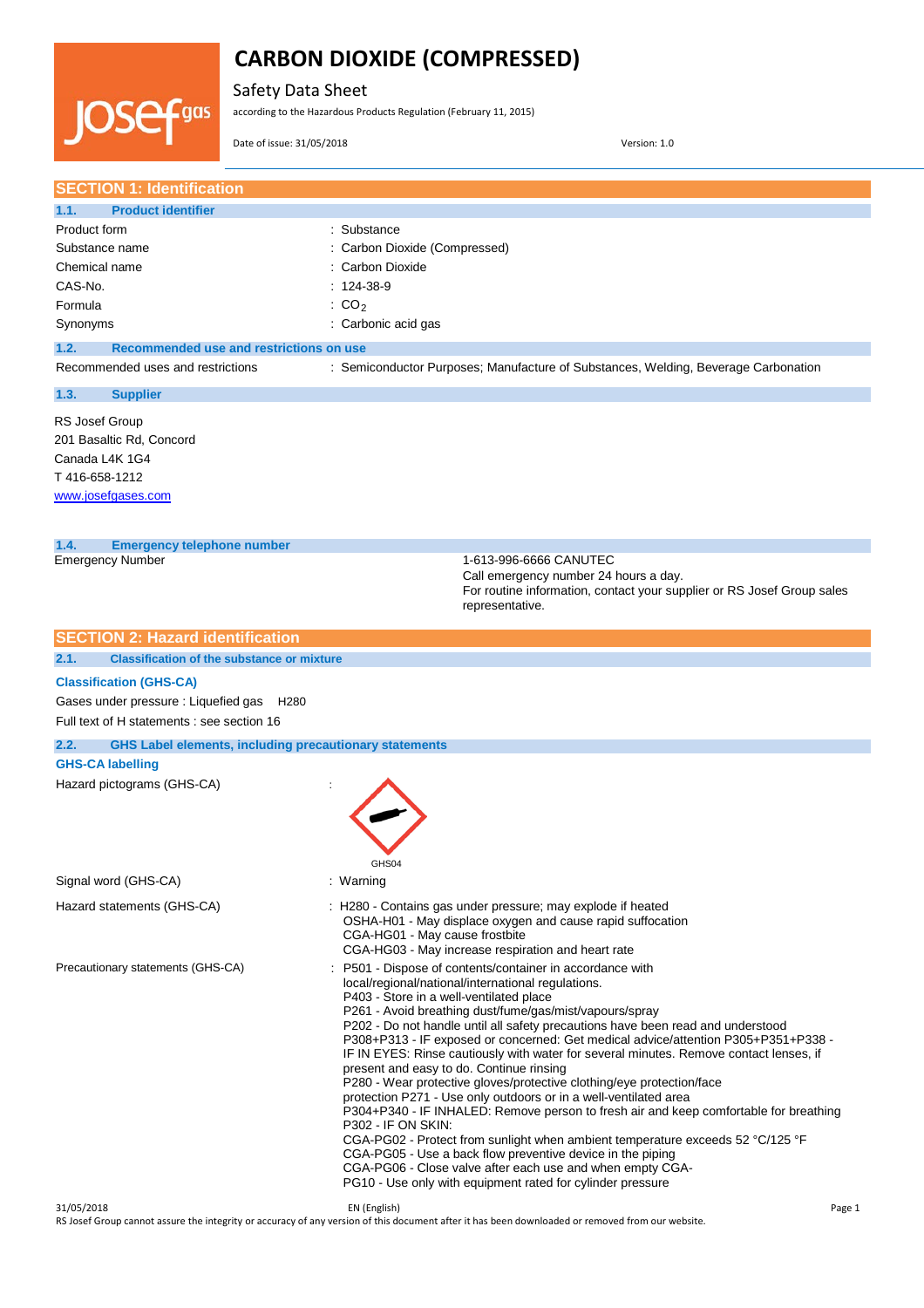# Safety Data Sheet

OSef

according to the Hazardous Products Regulation (February 11, 2015)

| CGA-PG14 - Approach suspected leak area with caution |
|------------------------------------------------------|
| CGA-PG21 - Open valve slowly                         |

| 2.3.           | <b>Other hazards</b>                                     |                               |                           |               |                                |  |  |
|----------------|----------------------------------------------------------|-------------------------------|---------------------------|---------------|--------------------------------|--|--|
|                | No additional information available                      |                               |                           |               |                                |  |  |
| 2.4.           | <b>Unknown acute toxicity (GHS-CA)</b>                   |                               |                           |               |                                |  |  |
|                | No data available                                        |                               |                           |               |                                |  |  |
|                | <b>SECTION 3: Composition/information on ingredients</b> |                               |                           |               |                                |  |  |
| 3.1.           | <b>Substances</b>                                        |                               |                           |               |                                |  |  |
| Name           |                                                          | : Carbon Dioxide (Compressed) |                           |               |                                |  |  |
| CAS-No.        | $: 124.38-9$                                             |                               |                           |               |                                |  |  |
| <b>Name</b>    |                                                          | <b>Chemical name/Synonyms</b> | <b>Product identifier</b> | $\frac{9}{6}$ | <b>Classification (GHS-CA)</b> |  |  |
| Carbon Dioxide |                                                          |                               | (CAS-No.) 124-38-9        | $>= 99.9$     | Press. Gas (Lig.), H280        |  |  |

Full text of hazard classes and H-statements : see section 16

| 3.2.           | <b>Mixtures</b>                                                 |                                                                                                                                                                                        |
|----------------|-----------------------------------------------------------------|----------------------------------------------------------------------------------------------------------------------------------------------------------------------------------------|
|                |                                                                 |                                                                                                                                                                                        |
| Not applicable |                                                                 |                                                                                                                                                                                        |
|                | <b>SECTION 4: First-aid measures</b>                            |                                                                                                                                                                                        |
| 4.1.           | <b>Description of first aid measures</b>                        |                                                                                                                                                                                        |
|                |                                                                 |                                                                                                                                                                                        |
|                | First-aid measures after inhalation                             | : Remove victim to fresh air and keep at rest in a position comfortable for breathing. If you feel<br>unwell, seek medical advice.                                                     |
|                | First-aid measures after skin contact                           | : Thaw frosted parts with lukewarm water. Do not rub affected area. Get immediate medical<br>advice/attention.                                                                         |
|                | First-aid measures after eye contact                            | : Immediately flush eyes thoroughly with water for at least 15 minutes. Remove contact lenses, if<br>present and easy to do. Continue rinsing. Get immediate medical advice/attention. |
|                | First-aid measures after ingestion                              | : Ingestion is not considered a potential route of exposure.                                                                                                                           |
| 4.2.           | Most important symptoms and effects (acute and delayed)         |                                                                                                                                                                                        |
|                | Symptoms/effects after inhalation                               | : May displace oxygen and cause rapid suffocation. May increase respiration and heart rate.                                                                                            |
|                | Symptoms/effects after skin contact                             | : May cause frostbite.                                                                                                                                                                 |
|                | Symptoms/effects after eye contact                              | : Contact with the product may cause cold burns or frostbite.                                                                                                                          |
|                | Symptoms/effects after ingestion                                | : Ingestion is not considered a potential route of exposure.                                                                                                                           |
|                | Symptoms/effects upon<br>intravenous administration             | : Not known.                                                                                                                                                                           |
|                | Chronic symptoms                                                | : Adverse effects not expected from this product.                                                                                                                                      |
| 4.3.           | Immediate medical attention and special treatment, if necessary |                                                                                                                                                                                        |
|                | Other medical advice or treatment                               | : If you feel unwell, seek medical advice. If breathing is difficult, give oxygen.                                                                                                     |

|                  | <b>SECTION 5: Fire-fighting measures</b>                       |                                            |                                                                                                                                                                                                                                                              |     |
|------------------|----------------------------------------------------------------|--------------------------------------------|--------------------------------------------------------------------------------------------------------------------------------------------------------------------------------------------------------------------------------------------------------------|-----|
| 5.1.             | Suitable extinguishing media                                   |                                            |                                                                                                                                                                                                                                                              |     |
|                  | Suitable extinguishing media                                   |                                            | : Use extinguishing media appropriate for surrounding fire.                                                                                                                                                                                                  |     |
| 5.2.             | Unsuitable extinguishing media                                 |                                            |                                                                                                                                                                                                                                                              |     |
|                  | Unsuitable extinguishing media                                 | : Do not use water jet to extinguish.      |                                                                                                                                                                                                                                                              |     |
| 5.3.             | Specific hazards arising from the hazardous product            |                                            |                                                                                                                                                                                                                                                              |     |
| Fire hazard      |                                                                | : The product is not flammable.            |                                                                                                                                                                                                                                                              |     |
| Explosion hazard |                                                                | and increasing risk of burns and injuries. | : Product is not explosive. Heat may build pressure, rupturing closed containers, spreading fire                                                                                                                                                             |     |
|                  | Hazardous combustion products                                  | : None                                     |                                                                                                                                                                                                                                                              |     |
| 5.4.             | Special protective equipment and precautions for fire-fighters |                                            |                                                                                                                                                                                                                                                              |     |
|                  | Firefighting instructions                                      |                                            | : In case of fire: Evacuate area. Fight fire remotely due to the risk of explosion. Use water spray<br>or fog for cooling exposed containers. Exercise caution when fighting any chemical fire.<br>Exposure to fire may cause containers to rupture/explode. |     |
|                  | Protection during firefighting                                 | protection.                                | : Standard protective clothing and equipment (e.g, Self Contained Breathing Apparatus) for fire<br>fighters. Do not enter fire area without proper protective equipment, including respiratory                                                               |     |
| 31/05/2018       |                                                                | EN (English)                               | SDS ID: CA-1001-07262                                                                                                                                                                                                                                        | 2/8 |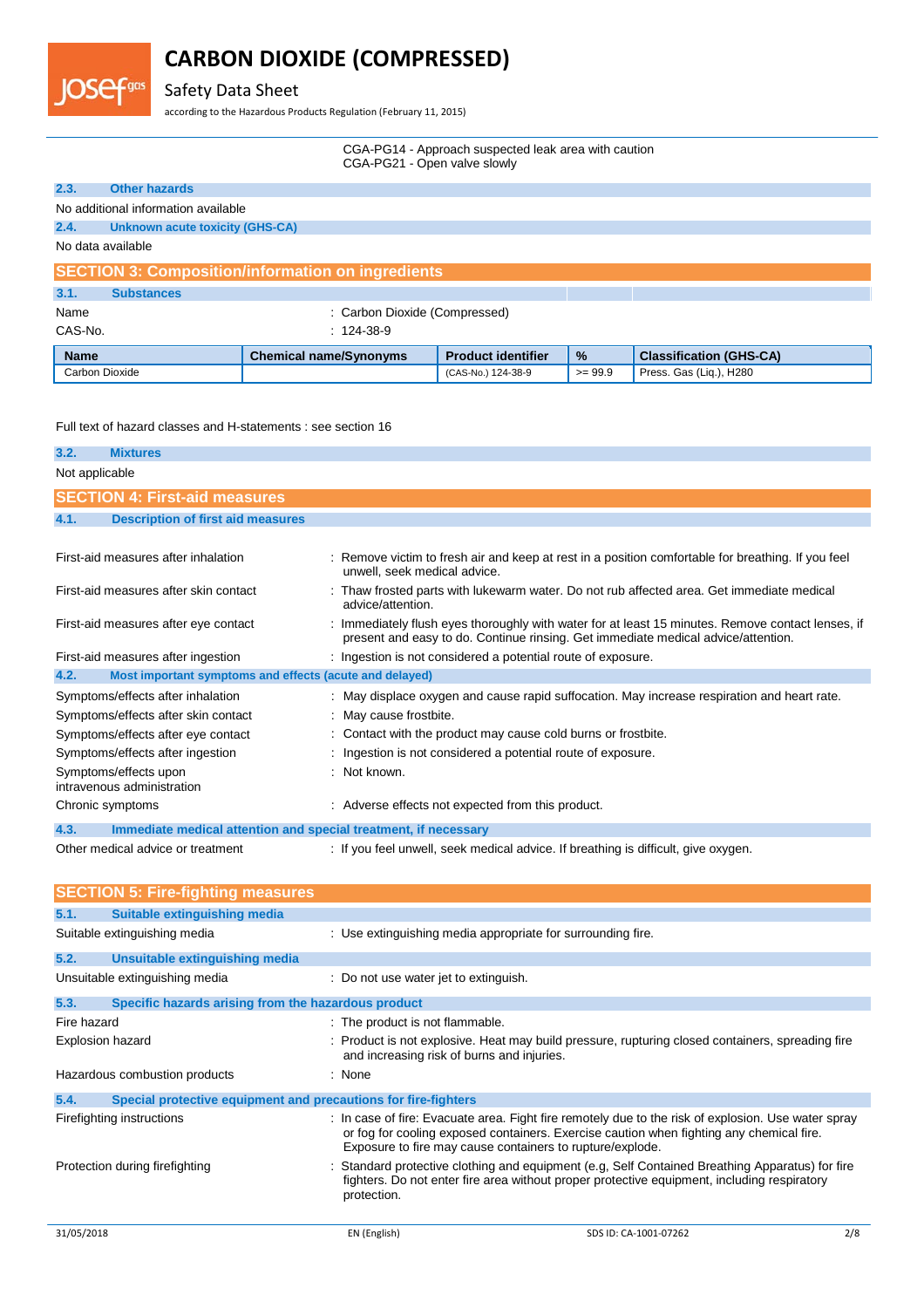# Safety Data Sheet

gas

according to the Hazardous Products Regulation (February 11, 2015)

|                                                                                     | <b>SECTION 6: Accidental release measures</b>                          |                                                                                                                                                                                                                                                     |  |
|-------------------------------------------------------------------------------------|------------------------------------------------------------------------|-----------------------------------------------------------------------------------------------------------------------------------------------------------------------------------------------------------------------------------------------------|--|
| 6.1.                                                                                | Personal precautions, protective equipment and emergency procedures    |                                                                                                                                                                                                                                                     |  |
|                                                                                     | General measures                                                       | : Ensure adequate ventilation.                                                                                                                                                                                                                      |  |
|                                                                                     | Personal Precautions, Protective Equipment<br>and Emergency Procedures | : EVACUATE ALL PERSONNEL FROM AFFECTED AREA. Use appropriate protective<br>equipment. If leak is on user's equipment, be certain to purge piping before attempting repairs.<br>If leak is on a container or container valve contact RS Josef Group. |  |
| 6.2.                                                                                | Methods and materials for containment and cleaning up                  |                                                                                                                                                                                                                                                     |  |
| For containment                                                                     |                                                                        | : Try to stop release if without risk.                                                                                                                                                                                                              |  |
|                                                                                     | Methods for cleaning up                                                | : Dispose of contents/container in accordance with local/regional/national/international<br>regulations.                                                                                                                                            |  |
| 6.3.                                                                                | <b>Reference to other sections</b>                                     |                                                                                                                                                                                                                                                     |  |
| For further information refer to section 8: "Exposure controls/personal protection" |                                                                        |                                                                                                                                                                                                                                                     |  |
|                                                                                     | <b>SECTION 7: Handling and storage</b>                                 |                                                                                                                                                                                                                                                     |  |
| 7.1.                                                                                | <b>Precautions for safe handling</b>                                   |                                                                                                                                                                                                                                                     |  |
|                                                                                     | Precautions for safe handling                                          | : Do not handle until all safety precautions have been read and understood. Use only outdoors or<br>in a well-ventilated area.                                                                                                                      |  |
|                                                                                     | Hygiene measures                                                       | : Do not eat, drink or smoke when using this product.                                                                                                                                                                                               |  |
|                                                                                     | Additional hazards when processed                                      | : Pressurized container: Do not pierce or burn, even after use. Use only with equipment rated for<br>cylinder pressure. Close valve after each use and when empty.                                                                                  |  |
| 7.2.                                                                                | Conditions for safe storage, including any incompatibilities           |                                                                                                                                                                                                                                                     |  |
|                                                                                     | <b>Technical measures</b>                                              | : Comply with applicable regulations.                                                                                                                                                                                                               |  |
|                                                                                     | Storage conditions                                                     | : Do not expose to temperatures exceeding $52 \text{ °C}$ / 125 °F. Keep container closed when not in<br>use. Protect cylinders from physical damage; do not drag, roll, slide or drop. Store in well<br>ventilated area.                           |  |
|                                                                                     | Incompatible products                                                  | : None known.                                                                                                                                                                                                                                       |  |
|                                                                                     | Incompatible materials                                                 | : None known.                                                                                                                                                                                                                                       |  |

# **SECTION 8: Exposure controls/personal protection**

## **8.1. Control parameters**

| Carbon Dioxide (124-38-9) |                                     |                          |
|---------------------------|-------------------------------------|--------------------------|
| <b>USA - ACGIH</b>        | ACGIH TWA (ppm)                     | 5000 ppm                 |
| <b>USA - ACGIH</b>        | ACGIH STEL (ppm)                    | 30000 ppm                |
| USA - OSHA                | OSHA PEL (TWA) (mg/m <sup>3</sup> ) | $9000$ mg/m <sup>3</sup> |
| USA - OSHA                | OSHA PEL (TWA) (ppm)                | 5000 ppm                 |
| Canada (Quebec)           | VECD (mg/m <sup>3</sup> )           | 54000 mg/m <sup>3</sup>  |
| Canada (Quebec)           | VECD (ppm)                          | 30000 ppm                |
| Canada (Quebec)           | VEMP (mg/m <sup>3</sup> )           | 9000 mg/m <sup>3</sup>   |
| Canada (Quebec)           | VEMP (ppm)                          | 5000 ppm                 |
| Alberta                   | OEL STEL (mg/m <sup>3</sup> )       | 54000 mg/m <sup>3</sup>  |
| Alberta                   | OEL STEL (ppm)                      | 30000 ppm                |
| Alberta                   | OEL TWA (mg/m <sup>3</sup> )        | 9000 mg/m <sup>3</sup>   |
| Alberta                   | OEL TWA (ppm)                       | 5000 ppm                 |
| <b>British Columbia</b>   | OEL STEL (ppm)                      | 15000 ppm                |
| <b>British Columbia</b>   | OEL TWA (ppm)                       | 5000 ppm                 |
| Manitoba                  | OEL STEL (ppm)                      | 30000 ppm                |
| Manitoba                  | OEL TWA (ppm)                       | 5000 ppm                 |
| <b>New Brunswick</b>      | OEL STEL (mg/m <sup>3</sup> )       | 54000 mg/m <sup>3</sup>  |
| <b>New Brunswick</b>      | OEL STEL (ppm)                      | 30000 ppm                |
| <b>New Brunswick</b>      | OEL TWA (mg/m <sup>3</sup> )        | 9000 mg/m <sup>3</sup>   |
| New Brunswick             | OEL TWA (ppm)                       | 5000 ppm                 |
| New Foundland & Labrador  | OEL STEL (ppm)                      | 30000 ppm                |
| New Foundland & Labrador  | OEL TWA (ppm)                       | 5000 ppm                 |
| Nova Scotia               | OEL STEL (ppm)                      | 30000 ppm                |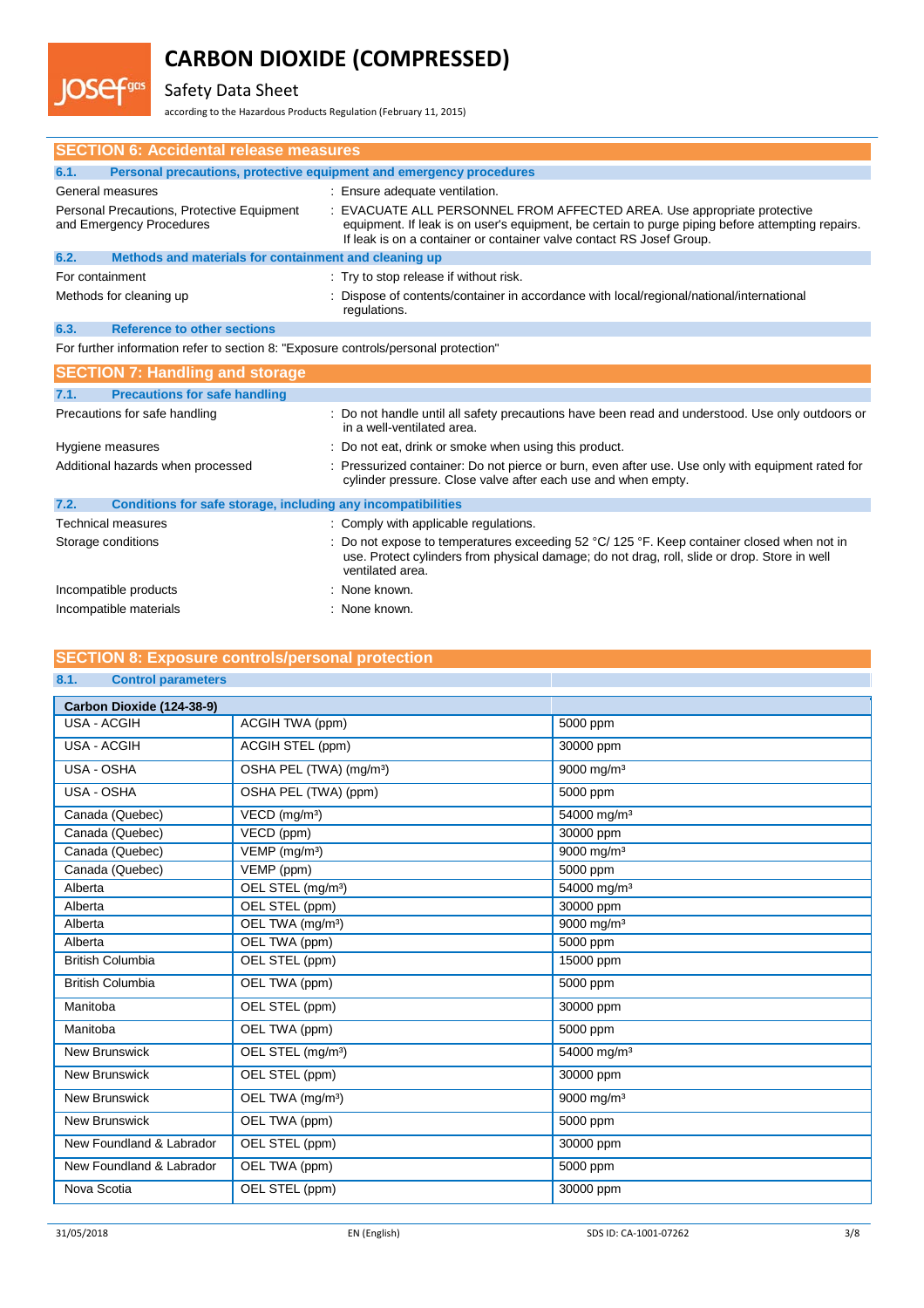# Safety Data Sheet

according to the Hazardous Products Regulation (February 11, 2015)

| Carbon Dioxide (124-38-9)    |                               |                         |
|------------------------------|-------------------------------|-------------------------|
| Nova Scotia                  | OEL TWA (ppm)                 | 5000 ppm                |
| Nunavut                      | OEL STEL (ppm)                | 30000 ppm               |
| Nunavut                      | OEL TWA (ppm)                 | 5000 ppm                |
| <b>Northwest Territories</b> | OEL STEL (ppm)                | 30000 ppm               |
| <b>Northwest Territories</b> | OEL TWA (ppm)                 | 5000 ppm                |
| Ontario                      | OEL STEL (ppm)                | 30000 ppm               |
| Ontario                      | OEL TWA (ppm)                 | 5000 ppm                |
| <b>Prince Edward Island</b>  | OEL STEL (ppm)                | 30000 ppm               |
| <b>Prince Edward Island</b>  | OEL TWA (ppm)                 | 5000 ppm                |
| Saskatchewan                 | OEL STEL (ppm)                | 30000 ppm               |
| Saskatchewan                 | OEL TWA (ppm)                 | 5000 ppm                |
| Yukon                        | OEL STEL (mg/m <sup>3</sup> ) | 27000 mg/m <sup>3</sup> |
| Yukon                        | OEL STEL (ppm)                | 15000 ppm               |
| Yukon                        | OEL TWA (mg/m <sup>3</sup> )  | 9000 mg/m <sup>3</sup>  |
| Yukon                        | OEL TWA (ppm)                 | 5000 ppm                |

**8.2. Appropriate engineering controls**

Appropriate engineering controls : Ensure exposure is below occupational exposure limits (where available). Provide adequate general and local exhaust ventilation. Systems under pressure should be regularly checked for leakages. Oxygen detectors should be used when asphyxiating gases may be released. Consider the use of a work permit system e.g. for maintenance activities.

Environmental exposure controls : Refer to local regulations for restriction of emissions to the atmosphere. See section 13 for specific methods for waste gas treatment.

**8.3. Individual protection measures/Personal protective equipment**

### **Personal protective equipment:**

Gloves. Safety glasses. Protective clothing. Safety shoes.

#### **Hand protection:**

Wear working gloves when handling gas containers.

#### **Eye protection:**

Wear safety glasses with side shields.

### **Skin and body protection:**

Wear suitable protective clothing, e.g. lab coats, coveralls or flame resistant clothing.

### **Respiratory protection:**

None necessary during routine operations. See Sections 5 & 6



### **Thermal hazard protection:**

None necessary during routine operations.

### **Other information:**

Wear safety shoes while handling containers.

| <b>SECTION 9: Physical and chemical properties</b> |                                                       |  |  |
|----------------------------------------------------|-------------------------------------------------------|--|--|
| 9.1.                                               | Information on basic physical and chemical properties |  |  |
| Physical state                                     | : Gas                                                 |  |  |
| Appearance                                         | : Clear, colorless gas.                               |  |  |
| Colour                                             | : Colourless                                          |  |  |
| Odour                                              | : Odourless                                           |  |  |
|                                                    |                                                       |  |  |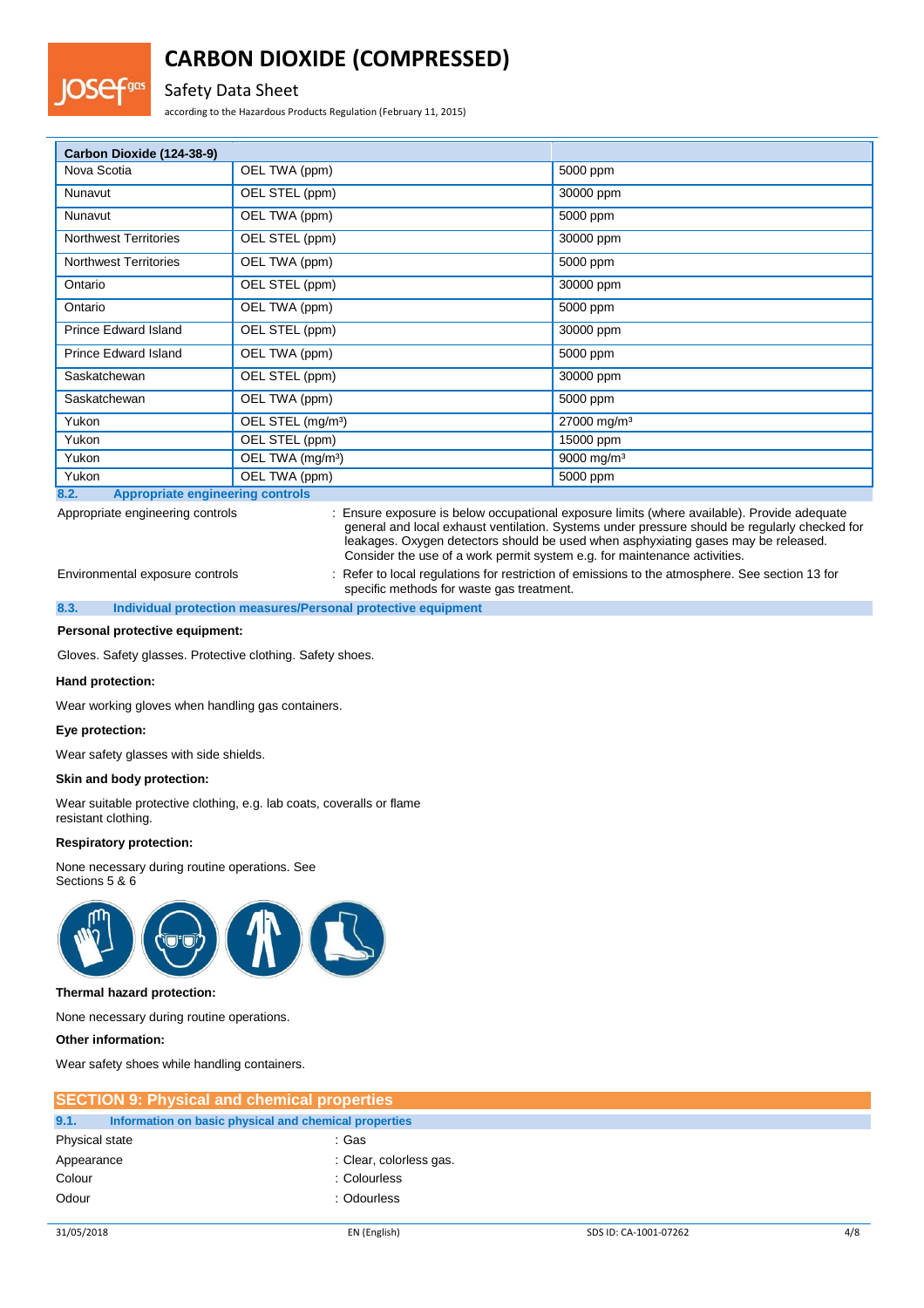# Safety Data Sheet

OSef

Fgas

according to the Hazardous Products Regulation (February 11, 2015)

| Odour threshold                            | : No data available                   |
|--------------------------------------------|---------------------------------------|
| рH                                         | : No data available                   |
| Relative evaporation rate (butylacetate=1) | : No data available                   |
| Relative evaporation rate (ether=1)        | : Not applicable                      |
| Molecular mass                             | : $44.01$ g/mol                       |
| Melting point                              | : No data available                   |
| Freezing point                             | $-56.6 °C$<br>÷.                      |
| Boiling point                              | : No data available                   |
| Flash point                                | : Not applicable (non-flammable gas)  |
| Critical temperature                       | : 31.1 °C                             |
| Auto-ignition temperature                  | : Not applicable                      |
| Decomposition temperature                  | : No data available                   |
| Flammability (solid, gas)                  | : See Section 2.1 and 2.2             |
| Vapour pressure                            | : 5730 kPa                            |
| Vapour pressure at 50 °C                   | : No data available                   |
| Critical pressure                          | : 7381.8 kPa                          |
| Relative density                           | : 0.82                                |
| Relative gas density                       | : 1.52 Heavier than air               |
| Solubility                                 | Water: 90 %                           |
| Log Pow                                    | No data available                     |
| Viscosity, kinematic                       | : Not applicable                      |
| Viscosity, dynamic                         | : Not applicable                      |
| <b>Explosive properties</b>                | : Not applicable (non-flammable gas). |
| Oxidising properties                       | : None.                               |
| <b>Explosive limits</b>                    | : Not applicable (non-flammable gas)  |
| <b>Other information</b><br>9.2.           |                                       |
| Sublimation point                          | : 78.5 °C                             |

Additional information **incomation** : Gas/vapour heavier than air. May accumulate in confined spaces, particularly at or below ground level

| <b>SECTION 10: Stability and reactivity</b> |                                                                                                          |
|---------------------------------------------|----------------------------------------------------------------------------------------------------------|
| 10.1.<br><b>Reactivity</b>                  |                                                                                                          |
| Reactivity                                  | : None known.                                                                                            |
| Chemical stability                          | : Stable under normal conditions.                                                                        |
| Possibility of hazardous reactions          | : None known.                                                                                            |
| Conditions to avoid                         | : None under recommended storage and handling conditions (see section 7).                                |
| Incompatible materials                      | : None known.                                                                                            |
| Hazardous decomposition products            | : Under normal conditions of storage and use hazardous decomposition products should not be<br>produced. |

| <b>SECTION 11: Toxicological information</b>  |                                   |  |  |
|-----------------------------------------------|-----------------------------------|--|--|
| 11.1.<br>Information on toxicological effects |                                   |  |  |
| Acute toxicity (oral)                         | : Not classified                  |  |  |
| Acute toxicity (dermal)                       | : Not classified                  |  |  |
| Acute toxicity (inhalation)                   | : Inhalation:gas: Not classified. |  |  |

| Carbon Dioxide (Compressed) ( \f )124-38-9 |                         |  |
|--------------------------------------------|-------------------------|--|
| LC50 inhalation rat (ppm)                  | 820000 ppm/4h           |  |
| ATE CA (gases)                             | 820000.00000000 ppmv/4h |  |

| Carbon Dioxide (124-38-9)         |                  |                       |     |
|-----------------------------------|------------------|-----------------------|-----|
| LC50 inhalation rat (ppm)         | 820000 ppm/4h    |                       |     |
| Skin corrosion/irritation         | : Not classified |                       |     |
| Serious eye damage/irritation     | : Not classified |                       |     |
| Respiratory or skin sensitization | : Not classified |                       |     |
| Germ cell mutagenicity            | : Not classified |                       |     |
| Carcinogenicity                   | : Not classified |                       |     |
| 31/05/2018                        | EN (English)     | SDS ID: CA-1001-07262 | 5/8 |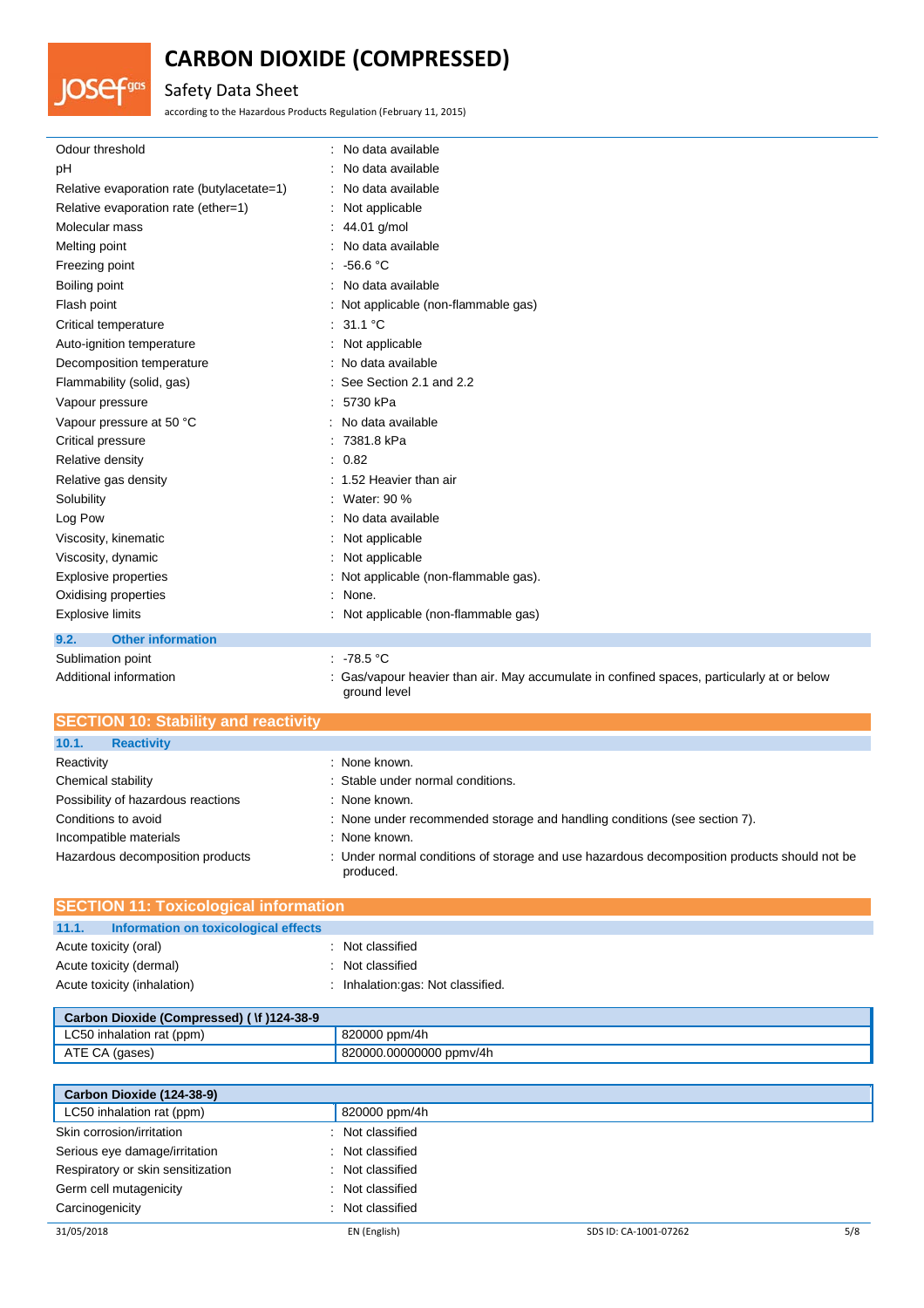# Safety Data Sheet

**DSef<sup>gas</sup>** 

according to the Hazardous Products Regulation (February 11, 2015)

| Reproductive toxicity<br>STOT-single exposure | : Not classified<br>: Not classified |
|-----------------------------------------------|--------------------------------------|
| STOT-repeated exposure                        | : Not classified                     |
| Aspiration hazard                             | : Not classified                     |

| <b>SECTION 12: Ecological information</b>     |                                                                                                                                                                                                                            |  |  |  |
|-----------------------------------------------|----------------------------------------------------------------------------------------------------------------------------------------------------------------------------------------------------------------------------|--|--|--|
| 12.1.<br><b>Toxicity</b>                      |                                                                                                                                                                                                                            |  |  |  |
| No additional information available           |                                                                                                                                                                                                                            |  |  |  |
| 12.2.<br><b>Persistence and degradability</b> |                                                                                                                                                                                                                            |  |  |  |
| Carbon Dioxide (124-38-9)                     |                                                                                                                                                                                                                            |  |  |  |
| Persistence and degradability                 | No ecological damage caused by this product.                                                                                                                                                                               |  |  |  |
| 12.3.<br><b>Bioaccumulative potential</b>     |                                                                                                                                                                                                                            |  |  |  |
| Carbon Dioxide (124-38-9)                     |                                                                                                                                                                                                                            |  |  |  |
| BCF fish 1                                    | (no bioaccumulation)                                                                                                                                                                                                       |  |  |  |
| Log Pow                                       | 0.83                                                                                                                                                                                                                       |  |  |  |
| Bioaccumulative potential                     | No ecological damage caused by this product.                                                                                                                                                                               |  |  |  |
| 12.4.<br><b>Mobility in soil</b>              |                                                                                                                                                                                                                            |  |  |  |
| Carbon Dioxide (124-38-9)                     |                                                                                                                                                                                                                            |  |  |  |
| Log Pow                                       | 0.83                                                                                                                                                                                                                       |  |  |  |
| Ecology - soil                                | No ecological damage caused by this product.                                                                                                                                                                               |  |  |  |
| 12.5.<br><b>Other adverse effects</b>         |                                                                                                                                                                                                                            |  |  |  |
| Effect on ozone layer                         | : No known effects from this product.                                                                                                                                                                                      |  |  |  |
| <b>GWPmix comment</b>                         | : No known effects from this product.                                                                                                                                                                                      |  |  |  |
| <b>SECTION 13: Disposal considerations</b>    |                                                                                                                                                                                                                            |  |  |  |
| 13.1.<br><b>Disposal methods</b>              |                                                                                                                                                                                                                            |  |  |  |
| Waste treatment methods                       | Contact supplier if guidance is required. Do not discharge i nto any place where its<br>accumulation could be dangerous. Ensure that the emissio n levels from local regulations or<br>operating permits are not exceeded. |  |  |  |
| Product/Packaging disposal recommendations    | Refer to the CGA Pamphlet P-63 "Disposal of Gases" avail able at www.cganet.com for<br>more guidance on suitable disposal methods.                                                                                         |  |  |  |
| <b>SECTION 14: Transport information</b>      |                                                                                                                                                                                                                            |  |  |  |
| 14.1.<br><b>Basic shipping description</b>    |                                                                                                                                                                                                                            |  |  |  |
| In accordance with TDG                        |                                                                                                                                                                                                                            |  |  |  |
| <b>Transportation of Dangerous Goods</b>      |                                                                                                                                                                                                                            |  |  |  |
|                                               |                                                                                                                                                                                                                            |  |  |  |
| UN-No. (TDG)                                  | : UN1013                                                                                                                                                                                                                   |  |  |  |
| <b>TDG Primary Hazard Classes</b>             | : 2.2 - Class 2.2 - Non-Flammable, Non-Toxic Gas.                                                                                                                                                                          |  |  |  |
| <b>Transport Document Description</b>         | : UN1013 CARBON DIOXIDE, 2.2<br>: CARBON DIOXIDE                                                                                                                                                                           |  |  |  |
| Proper Shipping Name                          |                                                                                                                                                                                                                            |  |  |  |
| Hazard labels (TDG)                           | : 2.2 - Non-flammable, non-toxic gases                                                                                                                                                                                     |  |  |  |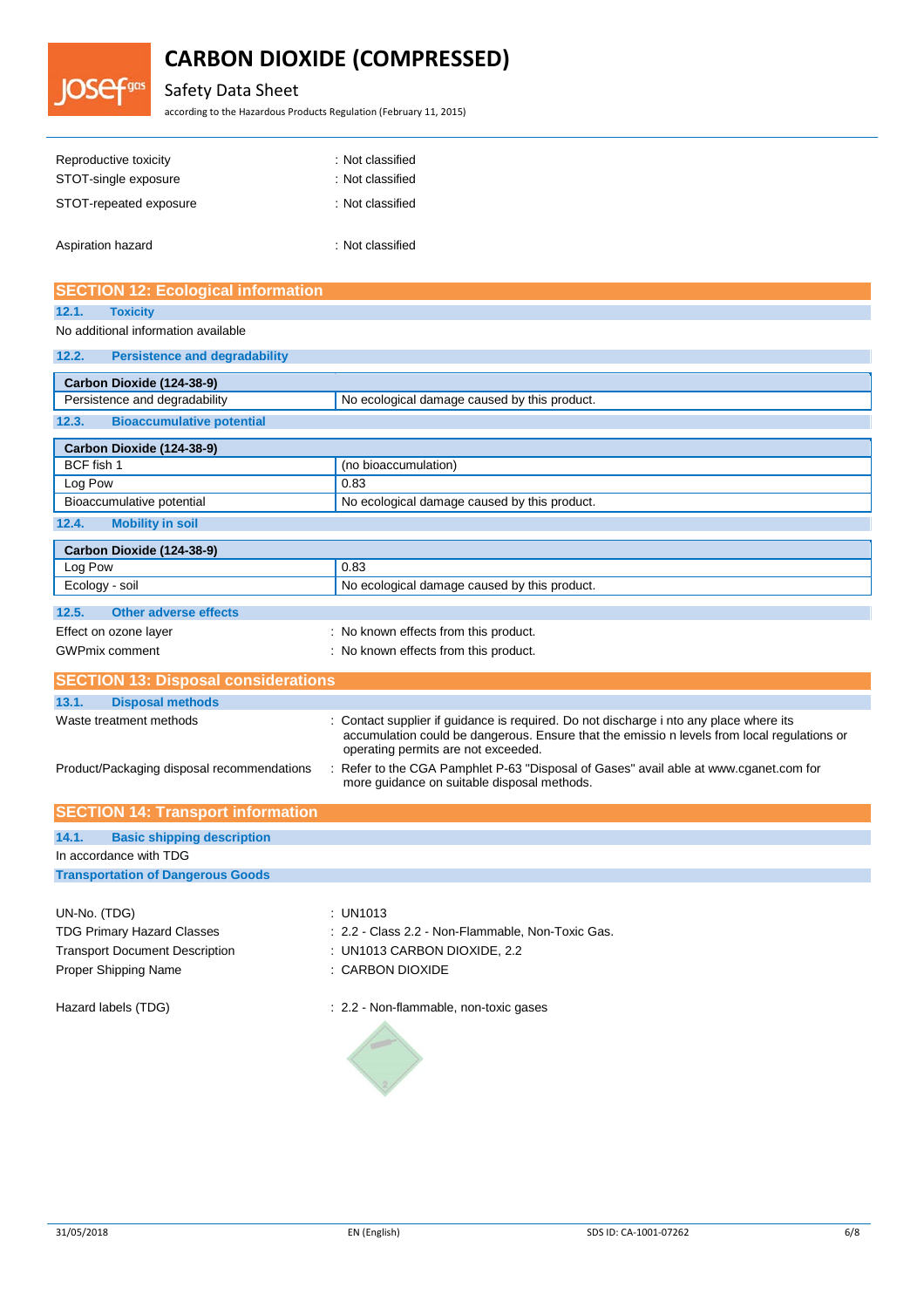

Safety Data Sheet

**JOSef**gas

according to the Hazardous Products Regulation (February 11, 2015)

| <b>TDG Special Provisions</b><br>Explosive Limit and Limited Quantity Index<br>Excepted quantities (TDG)<br>Passenger Carrying Road Vehicle or Passenger : 75 L<br>Carrying Railway Vehicle Index | transported in strong outer means of containment; and (g)a detector in its outer means of<br>met; and (b) the equipment is contained in a strong outer m eans of containment or the<br>outer means of containment. (3) These Regulations, except for Part 1 (Coming into Force,<br>receptacles, including detectors in radiation detection systems, if the detectors meet the<br>contain the detectors is less than 50 mL. SOR/2014-306<br>: 0.125 L<br>: E1 | : 148 - (1) Part 5 (Means of Containment) does not apply to r adiation detectors that contain<br>these dangerous goods in non-refillable pressure receptacl es if (a)the working pressure in each<br>receptacle is less than 5 000 KPa; (b)the capacity of each receptacle is less than 12 L; (c)each<br>receptacle has a minimum burst pressure of (i) at least 3 tim es the working pressure, when the<br>receptacle is fitted with a relief device, or (ii) at least 4 times the working pressure, when the<br>receptacle is not fitted with a relief device; (d)each receptac le is manufactured from material<br>that will not fragment upon rupture; (e)each detector is man ufactured under a quality assurance<br>program; ISO 9001:2008 is an example of a quality assuran ce program. (f)the detectors are<br>containment is capable of withstanding a 1.2 m drop test without breakage of the detector or<br>rupture of the outer means of containment. (2)Part 5 (Means of Containment) does not apply to<br>radiation detectors that contain these dangerous goods in n on-refillable pressure receptacles<br>and that are included in equipment, if (a)the conditions set out in paragraphs (1)(a) to (e) are<br>equipment affords the detectors with protection that is equi valent to that provided by a strong<br>Repeal, Interpretation, General Provisions and Special Cases) and Part 2 (Classification), do<br>not apply to radiation detectors that contain these dangerou s goods in non-refillable pressure<br>requirements of subsection (1) or (2), as applicable, and th e capacity of the receptacles that |     |
|---------------------------------------------------------------------------------------------------------------------------------------------------------------------------------------------------|--------------------------------------------------------------------------------------------------------------------------------------------------------------------------------------------------------------------------------------------------------------------------------------------------------------------------------------------------------------------------------------------------------------------------------------------------------------|----------------------------------------------------------------------------------------------------------------------------------------------------------------------------------------------------------------------------------------------------------------------------------------------------------------------------------------------------------------------------------------------------------------------------------------------------------------------------------------------------------------------------------------------------------------------------------------------------------------------------------------------------------------------------------------------------------------------------------------------------------------------------------------------------------------------------------------------------------------------------------------------------------------------------------------------------------------------------------------------------------------------------------------------------------------------------------------------------------------------------------------------------------------------------------------------------------------------------------------------------------------------------------------------------------------------------------------------------------------------------------------------------------------------------------------------------------------------------------------------------------------------------------------------------------------------------------------------------------------------------------------|-----|
| 14.2.<br><b>Transport information/DOT - USA</b>                                                                                                                                                   |                                                                                                                                                                                                                                                                                                                                                                                                                                                              |                                                                                                                                                                                                                                                                                                                                                                                                                                                                                                                                                                                                                                                                                                                                                                                                                                                                                                                                                                                                                                                                                                                                                                                                                                                                                                                                                                                                                                                                                                                                                                                                                                        |     |
| <b>Department of Transport</b>                                                                                                                                                                    |                                                                                                                                                                                                                                                                                                                                                                                                                                                              |                                                                                                                                                                                                                                                                                                                                                                                                                                                                                                                                                                                                                                                                                                                                                                                                                                                                                                                                                                                                                                                                                                                                                                                                                                                                                                                                                                                                                                                                                                                                                                                                                                        |     |
|                                                                                                                                                                                                   |                                                                                                                                                                                                                                                                                                                                                                                                                                                              |                                                                                                                                                                                                                                                                                                                                                                                                                                                                                                                                                                                                                                                                                                                                                                                                                                                                                                                                                                                                                                                                                                                                                                                                                                                                                                                                                                                                                                                                                                                                                                                                                                        |     |
| DOT NA no.                                                                                                                                                                                        | : UN1013                                                                                                                                                                                                                                                                                                                                                                                                                                                     |                                                                                                                                                                                                                                                                                                                                                                                                                                                                                                                                                                                                                                                                                                                                                                                                                                                                                                                                                                                                                                                                                                                                                                                                                                                                                                                                                                                                                                                                                                                                                                                                                                        |     |
| UN-No.(DOT)                                                                                                                                                                                       | : 1013                                                                                                                                                                                                                                                                                                                                                                                                                                                       |                                                                                                                                                                                                                                                                                                                                                                                                                                                                                                                                                                                                                                                                                                                                                                                                                                                                                                                                                                                                                                                                                                                                                                                                                                                                                                                                                                                                                                                                                                                                                                                                                                        |     |
| <b>Transport Document Description</b>                                                                                                                                                             | : UN1013 Carbon dioxide, 2.2                                                                                                                                                                                                                                                                                                                                                                                                                                 |                                                                                                                                                                                                                                                                                                                                                                                                                                                                                                                                                                                                                                                                                                                                                                                                                                                                                                                                                                                                                                                                                                                                                                                                                                                                                                                                                                                                                                                                                                                                                                                                                                        |     |
| Proper Shipping Name (DOT)                                                                                                                                                                        | : Carbon dioxide                                                                                                                                                                                                                                                                                                                                                                                                                                             |                                                                                                                                                                                                                                                                                                                                                                                                                                                                                                                                                                                                                                                                                                                                                                                                                                                                                                                                                                                                                                                                                                                                                                                                                                                                                                                                                                                                                                                                                                                                                                                                                                        |     |
| Contains Statement Field Selection (DOT)                                                                                                                                                          | : DOT_TECHNICAL - Proper Shipping Name - Technical (D OT)                                                                                                                                                                                                                                                                                                                                                                                                    |                                                                                                                                                                                                                                                                                                                                                                                                                                                                                                                                                                                                                                                                                                                                                                                                                                                                                                                                                                                                                                                                                                                                                                                                                                                                                                                                                                                                                                                                                                                                                                                                                                        |     |
|                                                                                                                                                                                                   |                                                                                                                                                                                                                                                                                                                                                                                                                                                              |                                                                                                                                                                                                                                                                                                                                                                                                                                                                                                                                                                                                                                                                                                                                                                                                                                                                                                                                                                                                                                                                                                                                                                                                                                                                                                                                                                                                                                                                                                                                                                                                                                        |     |
| Class (DOT)                                                                                                                                                                                       | : 2.2 - Class 2.2 - Non-flammable compressed gas 49 CFR 1 73.115                                                                                                                                                                                                                                                                                                                                                                                             |                                                                                                                                                                                                                                                                                                                                                                                                                                                                                                                                                                                                                                                                                                                                                                                                                                                                                                                                                                                                                                                                                                                                                                                                                                                                                                                                                                                                                                                                                                                                                                                                                                        |     |
| Division (DOT)                                                                                                                                                                                    | : 2.2                                                                                                                                                                                                                                                                                                                                                                                                                                                        |                                                                                                                                                                                                                                                                                                                                                                                                                                                                                                                                                                                                                                                                                                                                                                                                                                                                                                                                                                                                                                                                                                                                                                                                                                                                                                                                                                                                                                                                                                                                                                                                                                        |     |
| Hazard labels (DOT)                                                                                                                                                                               | : 2.2 - Non-flammable gas                                                                                                                                                                                                                                                                                                                                                                                                                                    |                                                                                                                                                                                                                                                                                                                                                                                                                                                                                                                                                                                                                                                                                                                                                                                                                                                                                                                                                                                                                                                                                                                                                                                                                                                                                                                                                                                                                                                                                                                                                                                                                                        |     |
| Dangerous for the environment                                                                                                                                                                     | : No                                                                                                                                                                                                                                                                                                                                                                                                                                                         |                                                                                                                                                                                                                                                                                                                                                                                                                                                                                                                                                                                                                                                                                                                                                                                                                                                                                                                                                                                                                                                                                                                                                                                                                                                                                                                                                                                                                                                                                                                                                                                                                                        |     |
| DOT Packaging Exceptions (49 CFR 173.xxx)                                                                                                                                                         | : 306                                                                                                                                                                                                                                                                                                                                                                                                                                                        |                                                                                                                                                                                                                                                                                                                                                                                                                                                                                                                                                                                                                                                                                                                                                                                                                                                                                                                                                                                                                                                                                                                                                                                                                                                                                                                                                                                                                                                                                                                                                                                                                                        |     |
| DOT Packaging Non Bulk (49 CFR 173.xxx)                                                                                                                                                           | : 302;304                                                                                                                                                                                                                                                                                                                                                                                                                                                    |                                                                                                                                                                                                                                                                                                                                                                                                                                                                                                                                                                                                                                                                                                                                                                                                                                                                                                                                                                                                                                                                                                                                                                                                                                                                                                                                                                                                                                                                                                                                                                                                                                        |     |
| DOT Packaging Bulk (49 CFR 173.xxx)                                                                                                                                                               | : 302; 314; 315                                                                                                                                                                                                                                                                                                                                                                                                                                              |                                                                                                                                                                                                                                                                                                                                                                                                                                                                                                                                                                                                                                                                                                                                                                                                                                                                                                                                                                                                                                                                                                                                                                                                                                                                                                                                                                                                                                                                                                                                                                                                                                        |     |
| DOT Quantity Limitations Passenger aircraft/rail : 75 kg<br>(49 CFR 173.27)                                                                                                                       |                                                                                                                                                                                                                                                                                                                                                                                                                                                              |                                                                                                                                                                                                                                                                                                                                                                                                                                                                                                                                                                                                                                                                                                                                                                                                                                                                                                                                                                                                                                                                                                                                                                                                                                                                                                                                                                                                                                                                                                                                                                                                                                        |     |
| DOT Quantity Limitations Cargo aircraft only (49 : 150 kg)<br>CFR 175.75)                                                                                                                         |                                                                                                                                                                                                                                                                                                                                                                                                                                                              |                                                                                                                                                                                                                                                                                                                                                                                                                                                                                                                                                                                                                                                                                                                                                                                                                                                                                                                                                                                                                                                                                                                                                                                                                                                                                                                                                                                                                                                                                                                                                                                                                                        |     |
| DOT Vessel Stowage Location                                                                                                                                                                       | : A - The material may be stowed "on deck" or "under dec k" on a cargo vessel andnoa                                                                                                                                                                                                                                                                                                                                                                         |                                                                                                                                                                                                                                                                                                                                                                                                                                                                                                                                                                                                                                                                                                                                                                                                                                                                                                                                                                                                                                                                                                                                                                                                                                                                                                                                                                                                                                                                                                                                                                                                                                        |     |
|                                                                                                                                                                                                   | passenger vessel.                                                                                                                                                                                                                                                                                                                                                                                                                                            |                                                                                                                                                                                                                                                                                                                                                                                                                                                                                                                                                                                                                                                                                                                                                                                                                                                                                                                                                                                                                                                                                                                                                                                                                                                                                                                                                                                                                                                                                                                                                                                                                                        |     |
| Emergency Response Guide (ERG) Number                                                                                                                                                             | : 120                                                                                                                                                                                                                                                                                                                                                                                                                                                        |                                                                                                                                                                                                                                                                                                                                                                                                                                                                                                                                                                                                                                                                                                                                                                                                                                                                                                                                                                                                                                                                                                                                                                                                                                                                                                                                                                                                                                                                                                                                                                                                                                        |     |
| Other information                                                                                                                                                                                 | : No supplementary information available.                                                                                                                                                                                                                                                                                                                                                                                                                    |                                                                                                                                                                                                                                                                                                                                                                                                                                                                                                                                                                                                                                                                                                                                                                                                                                                                                                                                                                                                                                                                                                                                                                                                                                                                                                                                                                                                                                                                                                                                                                                                                                        |     |
| 14.3.<br>Air and sea transport                                                                                                                                                                    |                                                                                                                                                                                                                                                                                                                                                                                                                                                              |                                                                                                                                                                                                                                                                                                                                                                                                                                                                                                                                                                                                                                                                                                                                                                                                                                                                                                                                                                                                                                                                                                                                                                                                                                                                                                                                                                                                                                                                                                                                                                                                                                        |     |
| <b>IMDG</b>                                                                                                                                                                                       |                                                                                                                                                                                                                                                                                                                                                                                                                                                              |                                                                                                                                                                                                                                                                                                                                                                                                                                                                                                                                                                                                                                                                                                                                                                                                                                                                                                                                                                                                                                                                                                                                                                                                                                                                                                                                                                                                                                                                                                                                                                                                                                        |     |
| UN-No. (IMDG)                                                                                                                                                                                     | : 1013                                                                                                                                                                                                                                                                                                                                                                                                                                                       |                                                                                                                                                                                                                                                                                                                                                                                                                                                                                                                                                                                                                                                                                                                                                                                                                                                                                                                                                                                                                                                                                                                                                                                                                                                                                                                                                                                                                                                                                                                                                                                                                                        |     |
| 31/05/2018                                                                                                                                                                                        | EN (English)                                                                                                                                                                                                                                                                                                                                                                                                                                                 | SDS ID: CA-1001-07262                                                                                                                                                                                                                                                                                                                                                                                                                                                                                                                                                                                                                                                                                                                                                                                                                                                                                                                                                                                                                                                                                                                                                                                                                                                                                                                                                                                                                                                                                                                                                                                                                  | 7/8 |